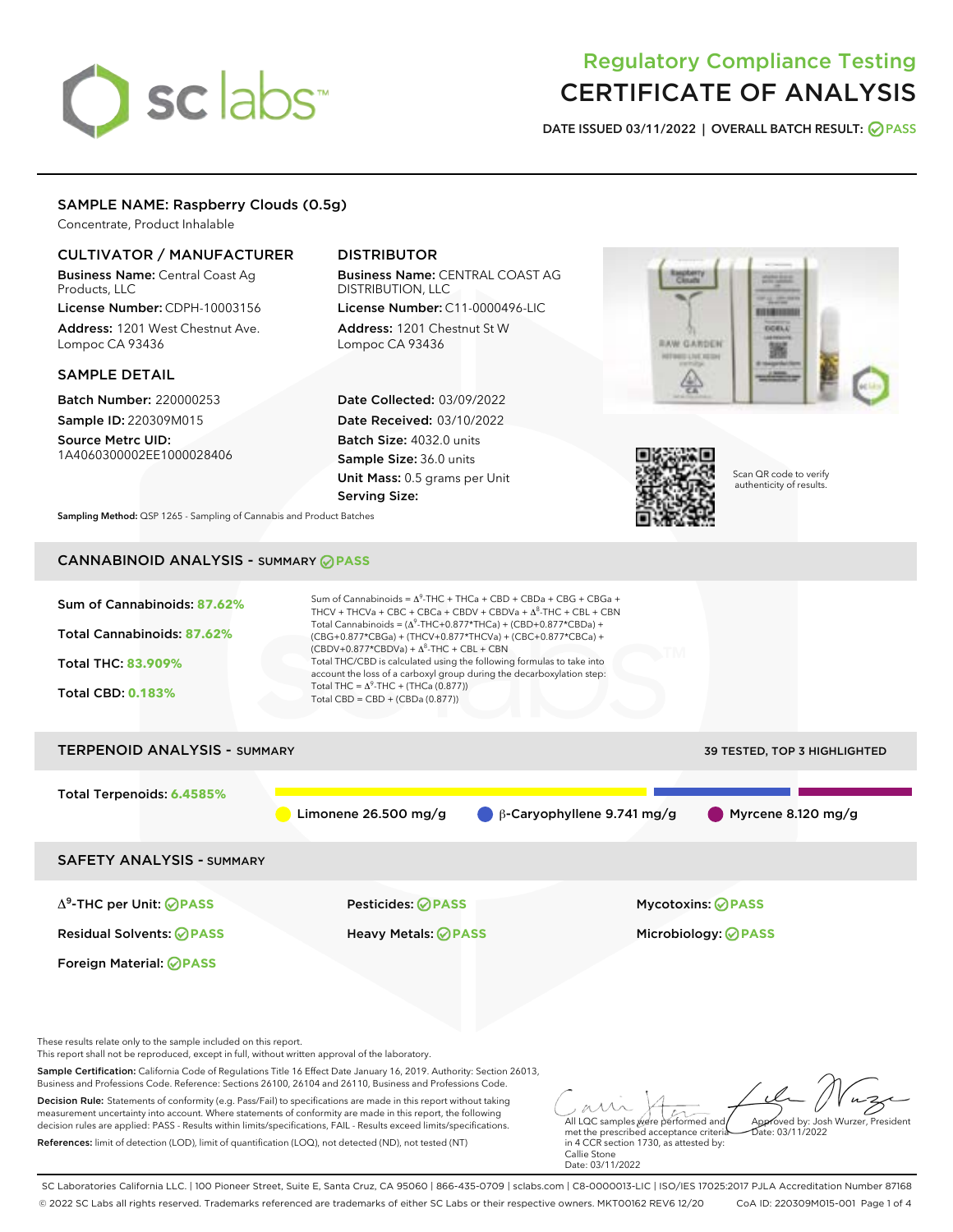



RASPBERRY CLOUDS (0.5G) | DATE ISSUED 03/11/2022 | OVERALL BATCH RESULT: @ PASS

#### CANNABINOID TEST RESULTS - 03/10/2022 2 PASS

Tested by high-performance liquid chromatography with diode-array detection (HPLC-DAD). **Method:** QSP 1157 - Analysis of Cannabinoids by HPLC-DAD

#### TOTAL CANNABINOIDS: **87.62%**

Total Cannabinoids (Total THC) + (Total CBD) + (Total CBG) + (Total THCV) + (Total CBC) +  $(Total CBDV) +  $\Delta^8$ -THC + CBL + CBN$ 

TOTAL THC: **83.909%** Total THC (Δ<sup>9</sup> -THC+0.877\*THCa)

TOTAL CBD: **0.183%**

Total CBD (CBD+0.877\*CBDa)

TOTAL CBG: 2.053% Total CBG (CBG+0.877\*CBGa)

TOTAL THCV: 1.19% Total THCV (THCV+0.877\*THCVa)

TOTAL CBC: ND Total CBC (CBC+0.877\*CBCa)

TOTAL CBDV: ND Total CBDV (CBDV+0.877\*CBDVa)

| <b>COMPOUND</b>  | LOD/LOQ<br>(mg/g)          | <b>MEASUREMENT</b><br><b>UNCERTAINTY</b><br>(mg/g) | <b>RESULT</b><br>(mg/g) | <b>RESULT</b><br>(%) |
|------------------|----------------------------|----------------------------------------------------|-------------------------|----------------------|
| $\Lambda^9$ -THC | 0.06/0.26                  | ±22.488                                            | 839.09                  | 83.909               |
| <b>CBG</b>       | 0.06/0.19                  | ±0.630                                             | 20.53                   | 2.053                |
| <b>THCV</b>      | 0.1/0.2                    | ±0.46                                              | 11.9                    | 1.19                 |
| <b>CBN</b>       | 0.1/0.3                    | ±0.14                                              | 2.8                     | 0.28                 |
| <b>CBD</b>       | 0.07/0.29                  | ±0.066                                             | 1.83                    | 0.183                |
| $\Delta^8$ -THC  | 0.1 / 0.4                  | N/A                                                | <b>ND</b>               | <b>ND</b>            |
| <b>THCa</b>      | 0.05/0.14                  | N/A                                                | <b>ND</b>               | <b>ND</b>            |
| <b>THCVa</b>     | 0.07/0.20                  | N/A                                                | <b>ND</b>               | <b>ND</b>            |
| <b>CBDa</b>      | 0.02/0.19                  | N/A                                                | <b>ND</b>               | <b>ND</b>            |
| <b>CBDV</b>      | 0.04/0.15                  | N/A                                                | <b>ND</b>               | <b>ND</b>            |
| <b>CBDVa</b>     | 0.03/0.53                  | N/A                                                | <b>ND</b>               | <b>ND</b>            |
| <b>CBGa</b>      | 0.1/0.2                    | N/A                                                | <b>ND</b>               | <b>ND</b>            |
| <b>CBL</b>       | 0.06 / 0.24                | N/A                                                | <b>ND</b>               | <b>ND</b>            |
| <b>CBC</b>       | 0.2 / 0.5                  | N/A                                                | <b>ND</b>               | <b>ND</b>            |
| <b>CBCa</b>      | 0.07/0.28                  | N/A                                                | <b>ND</b>               | <b>ND</b>            |
|                  | <b>SUM OF CANNABINOIDS</b> |                                                    | 876.2 mg/g              | 87.62%               |

#### **UNIT MASS: 0.5 grams per Unit**

| $\Delta^9$ -THC per Unit              | 1100 per-package limit | 419.54 mg/unit  | <b>PASS</b> |
|---------------------------------------|------------------------|-----------------|-------------|
| <b>Total THC per Unit</b>             |                        | 419.54 mg/unit  |             |
| <b>CBD</b> per Unit                   |                        | $0.92$ mg/unit  |             |
| <b>Total CBD per Unit</b>             |                        | $0.92$ mg/unit  |             |
| Sum of Cannabinoids<br>per Unit       |                        | 438.1 mg/unit   |             |
| <b>Total Cannabinoids</b><br>per Unit |                        | $438.1$ mg/unit |             |

#### TERPENOID TEST RESULTS - 03/11/2022

Terpene analysis utilizing gas chromatography-flame ionization detection (GC-FID). **Method:** QSP 1192 - Analysis of Terpenoids by GC-FID

| <b>COMPOUND</b>         | LOD/LOQ<br>(mg/g) | <b>MEASUREMENT</b><br><b>UNCERTAINTY</b><br>(mg/g) | <b>RESULT</b><br>(mg/g)                         | <b>RESULT</b><br>(%) |
|-------------------------|-------------------|----------------------------------------------------|-------------------------------------------------|----------------------|
| Limonene                | 0.005 / 0.016     | ±0.2942                                            | 26.500                                          | 2.6500               |
| β-Caryophyllene         | 0.004 / 0.012     | ±0.2698                                            | 9.741                                           | 0.9741               |
| <b>Myrcene</b>          | 0.008 / 0.025     | ±0.0812                                            | 8.120                                           | 0.8120               |
| β-Pinene                | 0.004 / 0.014     | ±0.0356                                            | 4.001                                           | 0.4001               |
| $\alpha$ -Pinene        | 0.005 / 0.017     | ±0.0239                                            | 3.565                                           | 0.3565               |
| β-Ocimene               | 0.006 / 0.020     | ±0.0876                                            | 3.503                                           | 0.3503               |
| $\alpha$ -Humulene      | 0.009 / 0.029     | ±0.0519                                            | 2.076                                           | 0.2076               |
| Terpinolene             | 0.008 / 0.026     | ±0.0261                                            | 1.642                                           | 0.1642               |
| Linalool                | 0.009 / 0.032     | ±0.0408                                            | 1.380                                           | 0.1380               |
| Fenchol                 | 0.010 / 0.034     | ±0.0396                                            | 1.314                                           | 0.1314               |
| Terpineol               | 0.009 / 0.031     | ±0.0400                                            | 0.836                                           | 0.0836               |
| Camphene                | 0.005 / 0.015     | ±0.0042                                            | 0.470                                           | 0.0470               |
| Fenchone                | 0.009 / 0.028     | ±0.0067                                            | 0.298                                           | 0.0298               |
| <b>Borneol</b>          | 0.005 / 0.016     | ±0.0076                                            | 0.232                                           | 0.0232               |
| trans-ß-Farnesene       | 0.008 / 0.025     | ±0.0058                                            | 0.210                                           | 0.0210               |
| Citronellol             | 0.003 / 0.010     | ±0.0051                                            | 0.135                                           | 0.0135               |
| $\alpha$ -Bisabolol     | 0.008 / 0.026     | ±0.0050                                            | 0.120                                           | 0.0120               |
| $\alpha$ -Phellandrene  | 0.006 / 0.020     | ±0.0008                                            | 0.078                                           | 0.0078               |
| $\gamma$ -Terpinene     | 0.006 / 0.018     | ±0.0009                                            | 0.064                                           | 0.0064               |
| $\alpha$ -Terpinene     | 0.005 / 0.017     | ±0.0007                                            | 0.061                                           | 0.0061               |
| Caryophyllene<br>Oxide  | 0.010 / 0.033     | ±0.0021                                            | 0.059                                           | 0.0059               |
| $\Delta^3$ -Carene      | 0.005 / 0.018     | ±0.0006                                            | 0.057                                           | 0.0057               |
| Nerolidol               | 0.006 / 0.019     | ±0.0023                                            | 0.047                                           | 0.0047               |
| Guaiol                  | 0.009 / 0.030     | ±0.0014                                            | 0.038                                           | 0.0038               |
| Sabinene Hydrate        | 0.006 / 0.022     | ±0.0007                                            | 0.023                                           | 0.0023               |
| Geraniol                | 0.002 / 0.007     | ±0.0005                                            | 0.015                                           | 0.0015               |
| p-Cymene                | 0.005 / 0.016     | N/A                                                | <loq< th=""><th><loq< th=""></loq<></th></loq<> | <loq< th=""></loq<>  |
| Nerol                   | 0.003 / 0.011     | N/A                                                | <loq< th=""><th><loq< th=""></loq<></th></loq<> | <loq< th=""></loq<>  |
| Sabinene                | 0.004 / 0.014     | N/A                                                | <b>ND</b>                                       | <b>ND</b>            |
| Eucalyptol              | 0.006 / 0.018     | N/A                                                | <b>ND</b>                                       | <b>ND</b>            |
| Isopulegol              | 0.005 / 0.016     | N/A                                                | ND                                              | ND                   |
| Camphor                 | 0.006 / 0.019     | N/A                                                | <b>ND</b>                                       | <b>ND</b>            |
| Isoborneol              | 0.004 / 0.012     | N/A                                                | <b>ND</b>                                       | <b>ND</b>            |
| Menthol                 | 0.008 / 0.025     | N/A                                                | ND                                              | <b>ND</b>            |
| Pulegone                | 0.003 / 0.011     | N/A                                                | ND                                              | ND                   |
| <b>Geranyl Acetate</b>  | 0.004 / 0.014     | N/A                                                | <b>ND</b>                                       | <b>ND</b>            |
| $\alpha$ -Cedrene       | 0.005 / 0.016     | N/A                                                | ND                                              | <b>ND</b>            |
| Valencene               | 0.009 / 0.030     | N/A                                                | <b>ND</b>                                       | ND                   |
| Cedrol                  | 0.008 / 0.027     | N/A                                                | <b>ND</b>                                       | ND                   |
| <b>TOTAL TERPENOIDS</b> |                   |                                                    | 64.585 mg/g                                     | 6.4585%              |

SC Laboratories California LLC. | 100 Pioneer Street, Suite E, Santa Cruz, CA 95060 | 866-435-0709 | sclabs.com | C8-0000013-LIC | ISO/IES 17025:2017 PJLA Accreditation Number 87168 © 2022 SC Labs all rights reserved. Trademarks referenced are trademarks of either SC Labs or their respective owners. MKT00162 REV6 12/20 CoA ID: 220309M015-001 Page 2 of 4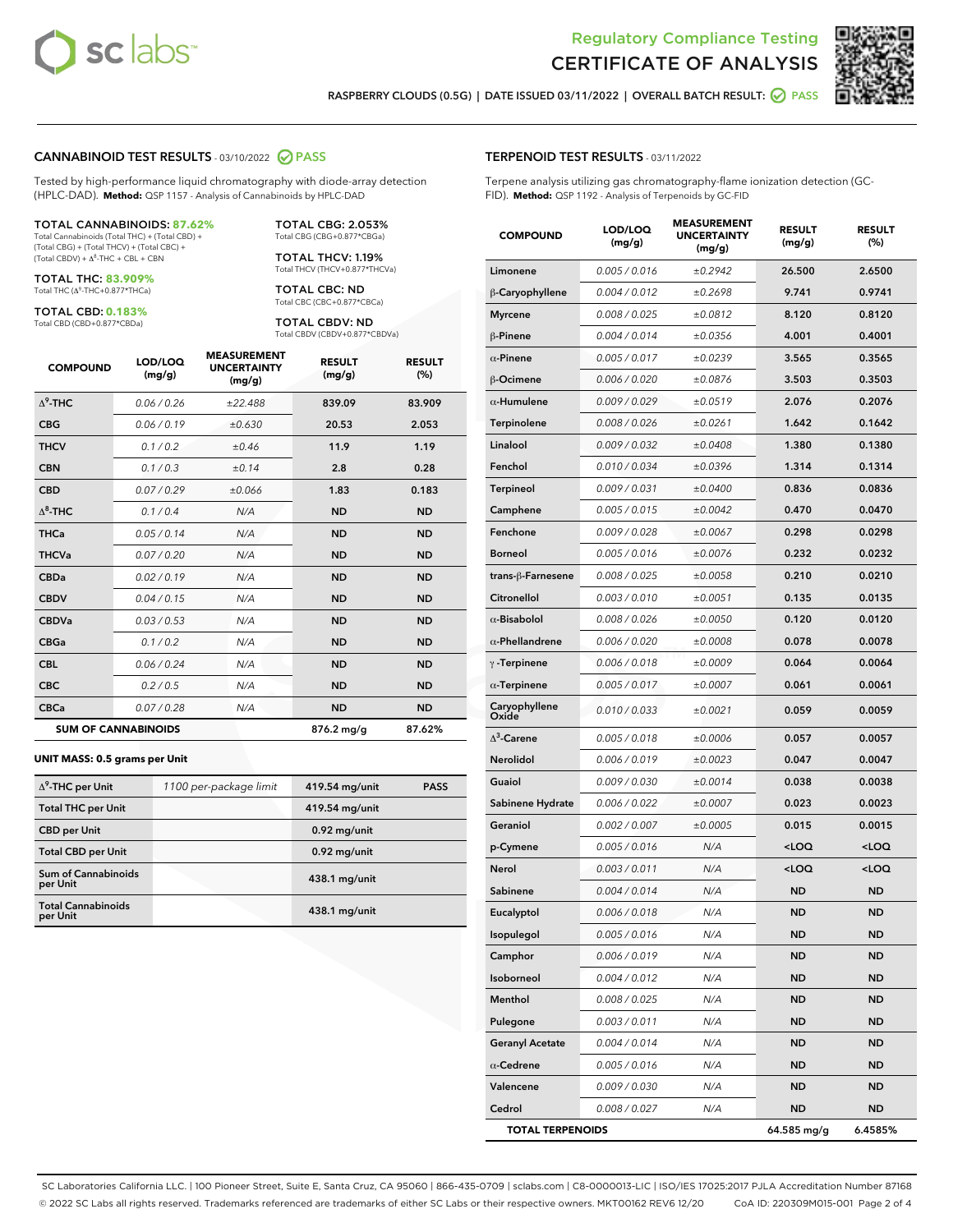



RASPBERRY CLOUDS (0.5G) | DATE ISSUED 03/11/2022 | OVERALL BATCH RESULT: @ PASS

# CATEGORY 1 PESTICIDE TEST RESULTS - 03/11/2022 2 PASS

Pesticide and plant growth regulator analysis utilizing high-performance liquid chromatography-mass spectrometry (HPLC-MS) or gas chromatography-mass spectrometry (GC-MS). \*GC-MS utilized where indicated. **Method:** QSP 1212 - Analysis of Pesticides and Mycotoxins by LC-MS or QSP 1213 - Analysis of Pesticides by GC-MS

| <b>COMPOUND</b>             | LOD/LOQ<br>$(\mu g/g)$ | <b>ACTION</b><br>LIMIT<br>$(\mu g/g)$ | <b>MEASUREMENT</b><br><b>UNCERTAINTY</b><br>$(\mu g/g)$ | <b>RESULT</b><br>$(\mu g/g)$ | <b>RESULT</b> |
|-----------------------------|------------------------|---------------------------------------|---------------------------------------------------------|------------------------------|---------------|
| Aldicarb                    | 0.03 / 0.08            | $\ge$ LOD                             | N/A                                                     | <b>ND</b>                    | <b>PASS</b>   |
| Carbofuran                  | 0.02 / 0.05            | $\ge$ LOD                             | N/A                                                     | <b>ND</b>                    | <b>PASS</b>   |
| Chlordane*                  | 0.03/0.08              | $>$ LOD                               | N/A                                                     | <b>ND</b>                    | <b>PASS</b>   |
| Chlorfenapyr*               | 0.03/0.10              | $>$ LOD                               | N/A                                                     | <b>ND</b>                    | <b>PASS</b>   |
| Chlorpyrifos                | 0.02 / 0.06            | $\ge$ LOD                             | N/A                                                     | <b>ND</b>                    | <b>PASS</b>   |
| Coumaphos                   | 0.02 / 0.07            | $\ge$ LOD                             | N/A                                                     | <b>ND</b>                    | <b>PASS</b>   |
| Daminozide                  | 0.02 / 0.07            | $\ge$ LOD                             | N/A                                                     | <b>ND</b>                    | <b>PASS</b>   |
| <b>Dichlorvos</b><br>(DDVP) | 0.03/0.09              | $>$ LOD                               | N/A                                                     | <b>ND</b>                    | <b>PASS</b>   |
| Dimethoate                  | 0.03 / 0.08            | $\ge$ LOD                             | N/A                                                     | <b>ND</b>                    | <b>PASS</b>   |
| Ethoprophos                 | 0.03/0.10              | $\ge$ LOD                             | N/A                                                     | <b>ND</b>                    | <b>PASS</b>   |
| Etofenprox                  | 0.02 / 0.06            | $\ge$ LOD                             | N/A                                                     | <b>ND</b>                    | <b>PASS</b>   |
| Fenoxycarb                  | 0.03 / 0.08            | $\ge$ LOD                             | N/A                                                     | <b>ND</b>                    | <b>PASS</b>   |
| Fipronil                    | 0.03 / 0.08            | $\ge$ LOD                             | N/A                                                     | <b>ND</b>                    | <b>PASS</b>   |
| Imazalil                    | 0.02/0.06              | $>$ LOD                               | N/A                                                     | <b>ND</b>                    | <b>PASS</b>   |
| <b>Methiocarb</b>           | 0.02 / 0.07            | $\ge$ LOD                             | N/A                                                     | <b>ND</b>                    | <b>PASS</b>   |
| Parathion-methyl            | 0.03/0.10              | $\ge$ LOD                             | N/A                                                     | <b>ND</b>                    | <b>PASS</b>   |
| <b>Mevinphos</b>            | 0.03/0.09              | $>$ LOD                               | N/A                                                     | <b>ND</b>                    | <b>PASS</b>   |
| Paclobutrazol               | 0.02 / 0.05            | $\ge$ LOD                             | N/A                                                     | <b>ND</b>                    | <b>PASS</b>   |
| Propoxur                    | 0.03/0.09              | $\ge$ LOD                             | N/A                                                     | <b>ND</b>                    | <b>PASS</b>   |
| Spiroxamine                 | 0.03 / 0.08            | $\geq$ LOD                            | N/A                                                     | <b>ND</b>                    | <b>PASS</b>   |
| Thiacloprid                 | 0.03/0.10              | $>$ LOD                               | N/A                                                     | <b>ND</b>                    | <b>PASS</b>   |

# CATEGORY 2 PESTICIDE TEST RESULTS - 03/11/2022 @ PASS

| <b>COMPOUND</b>          | LOD/LOQ<br>$(\mu g/g)$ | <b>ACTION</b><br><b>LIMIT</b><br>$(\mu g/g)$ | <b>MEASUREMENT</b><br><b>UNCERTAINTY</b><br>$(\mu g/g)$ | <b>RESULT</b><br>$(\mu g/g)$ | <b>RESULT</b> |
|--------------------------|------------------------|----------------------------------------------|---------------------------------------------------------|------------------------------|---------------|
| Abamectin                | 0.03/0.10              | 0.1                                          | N/A                                                     | <b>ND</b>                    | <b>PASS</b>   |
| Acephate                 | 0.02/0.07              | 0.1                                          | N/A                                                     | <b>ND</b>                    | <b>PASS</b>   |
| Acequinocyl              | 0.02/0.07              | 0.1                                          | N/A                                                     | <b>ND</b>                    | <b>PASS</b>   |
| Acetamiprid              | 0.02/0.05              | 0.1                                          | N/A                                                     | <b>ND</b>                    | <b>PASS</b>   |
| Azoxystrobin             | 0.02 / 0.07            | 0.1                                          | N/A                                                     | <b>ND</b>                    | <b>PASS</b>   |
| <b>Bifenazate</b>        | 0.01/0.04              | 0.1                                          | N/A                                                     | <b>ND</b>                    | <b>PASS</b>   |
| <b>Bifenthrin</b>        | 0.02 / 0.05            | 3                                            | N/A                                                     | <b>ND</b>                    | <b>PASS</b>   |
| <b>Boscalid</b>          | 0.03/0.09              | 0.1                                          | N/A                                                     | <b>ND</b>                    | <b>PASS</b>   |
| Captan                   | 0.19/0.57              | 0.7                                          | N/A                                                     | <b>ND</b>                    | <b>PASS</b>   |
| Carbaryl                 | 0.02/0.06              | 0.5                                          | N/A                                                     | <b>ND</b>                    | <b>PASS</b>   |
| Chlorantranilip-<br>role | 0.04/0.12              | 10                                           | N/A                                                     | <b>ND</b>                    | <b>PASS</b>   |
| Clofentezine             | 0.03/0.09              | 0.1                                          | N/A                                                     | <b>ND</b>                    | <b>PASS</b>   |

# CATEGORY 2 PESTICIDE TEST RESULTS - 03/11/2022 continued

| <b>COMPOUND</b>               | LOD/LOQ<br>(µg/g) | <b>ACTION</b><br>LIMIT<br>$(\mu g/g)$ | <b>MEASUREMENT</b><br><b>UNCERTAINTY</b><br>(µg/g) | <b>RESULT</b><br>$(\mu g/g)$ | <b>RESULT</b> |
|-------------------------------|-------------------|---------------------------------------|----------------------------------------------------|------------------------------|---------------|
| Cyfluthrin                    | 0.12 / 0.38       | $\overline{2}$                        | N/A                                                | <b>ND</b>                    | <b>PASS</b>   |
| Cypermethrin                  | 0.11 / 0.32       | 1                                     | N/A                                                | <b>ND</b>                    | <b>PASS</b>   |
| Diazinon                      | 0.02 / 0.05       | 0.1                                   | N/A                                                | <b>ND</b>                    | <b>PASS</b>   |
| Dimethomorph                  | 0.03 / 0.09       | $\overline{\mathcal{L}}$              | N/A                                                | <b>ND</b>                    | <b>PASS</b>   |
| Etoxazole                     | 0.02 / 0.06       | 0.1                                   | N/A                                                | <b>ND</b>                    | <b>PASS</b>   |
| Fenhexamid                    | 0.03 / 0.09       | 0.1                                   | N/A                                                | <b>ND</b>                    | <b>PASS</b>   |
| Fenpyroximate                 | 0.02 / 0.06       | 0.1                                   | N/A                                                | <b>ND</b>                    | <b>PASS</b>   |
| Flonicamid                    | 0.03 / 0.10       | 0.1                                   | N/A                                                | <b>ND</b>                    | <b>PASS</b>   |
| Fludioxonil                   | 0.03 / 0.10       | 0.1                                   | N/A                                                | <b>ND</b>                    | <b>PASS</b>   |
| Hexythiazox                   | 0.02 / 0.07       | 0.1                                   | N/A                                                | <b>ND</b>                    | <b>PASS</b>   |
| Imidacloprid                  | 0.04 / 0.11       | 5                                     | N/A                                                | <b>ND</b>                    | <b>PASS</b>   |
| Kresoxim-methyl               | 0.02 / 0.07       | 0.1                                   | N/A                                                | <b>ND</b>                    | <b>PASS</b>   |
| Malathion                     | 0.03 / 0.09       | 0.5                                   | N/A                                                | <b>ND</b>                    | <b>PASS</b>   |
| Metalaxyl                     | 0.02 / 0.07       | $\overline{c}$                        | N/A                                                | ND                           | <b>PASS</b>   |
| Methomyl                      | 0.03 / 0.10       | $\mathbf{1}$                          | N/A                                                | <b>ND</b>                    | <b>PASS</b>   |
| Myclobutanil                  | 0.03 / 0.09       | 0.1                                   | N/A                                                | <b>ND</b>                    | <b>PASS</b>   |
| Naled                         | 0.02 / 0.07       | 0.1                                   | N/A                                                | <b>ND</b>                    | <b>PASS</b>   |
| Oxamyl                        | 0.04 / 0.11       | 0.5                                   | N/A                                                | <b>ND</b>                    | <b>PASS</b>   |
| Pentachloronitro-<br>benzene* | 0.03 / 0.09       | 0.1                                   | N/A                                                | <b>ND</b>                    | <b>PASS</b>   |
| Permethrin                    | 0.04 / 0.12       | 0.5                                   | N/A                                                | <b>ND</b>                    | <b>PASS</b>   |
| Phosmet                       | 0.03 / 0.10       | 0.1                                   | N/A                                                | <b>ND</b>                    | <b>PASS</b>   |
| Piperonyl<br><b>Butoxide</b>  | 0.02 / 0.07       | 3                                     | N/A                                                | <b>ND</b>                    | <b>PASS</b>   |
| Prallethrin                   | 0.03 / 0.08       | 0.1                                   | N/A                                                | <b>ND</b>                    | <b>PASS</b>   |
| Propiconazole                 | 0.02 / 0.07       | 0.1                                   | N/A                                                | <b>ND</b>                    | <b>PASS</b>   |
| Pyrethrins                    | 0.04 / 0.12       | 0.5                                   | N/A                                                | <b>ND</b>                    | <b>PASS</b>   |
| Pyridaben                     | 0.02 / 0.07       | 0.1                                   | N/A                                                | <b>ND</b>                    | <b>PASS</b>   |
| Spinetoram                    | 0.02 / 0.07       | 0.1                                   | N/A                                                | <b>ND</b>                    | <b>PASS</b>   |
| Spinosad                      | 0.02 / 0.07       | 0.1                                   | N/A                                                | <b>ND</b>                    | PASS          |
| Spiromesifen                  | 0.02 / 0.05       | 0.1                                   | N/A                                                | <b>ND</b>                    | <b>PASS</b>   |
| Spirotetramat                 | 0.02 / 0.06       | 0.1                                   | N/A                                                | <b>ND</b>                    | <b>PASS</b>   |
| Tebuconazole                  | 0.02 / 0.07       | 0.1                                   | N/A                                                | <b>ND</b>                    | <b>PASS</b>   |
| Thiamethoxam                  | 0.03 / 0.10       | 5                                     | N/A                                                | <b>ND</b>                    | <b>PASS</b>   |
| Trifloxystrobin               | 0.03 / 0.08       | 0.1                                   | N/A                                                | <b>ND</b>                    | <b>PASS</b>   |

SC Laboratories California LLC. | 100 Pioneer Street, Suite E, Santa Cruz, CA 95060 | 866-435-0709 | sclabs.com | C8-0000013-LIC | ISO/IES 17025:2017 PJLA Accreditation Number 87168 © 2022 SC Labs all rights reserved. Trademarks referenced are trademarks of either SC Labs or their respective owners. MKT00162 REV6 12/20 CoA ID: 220309M015-001 Page 3 of 4